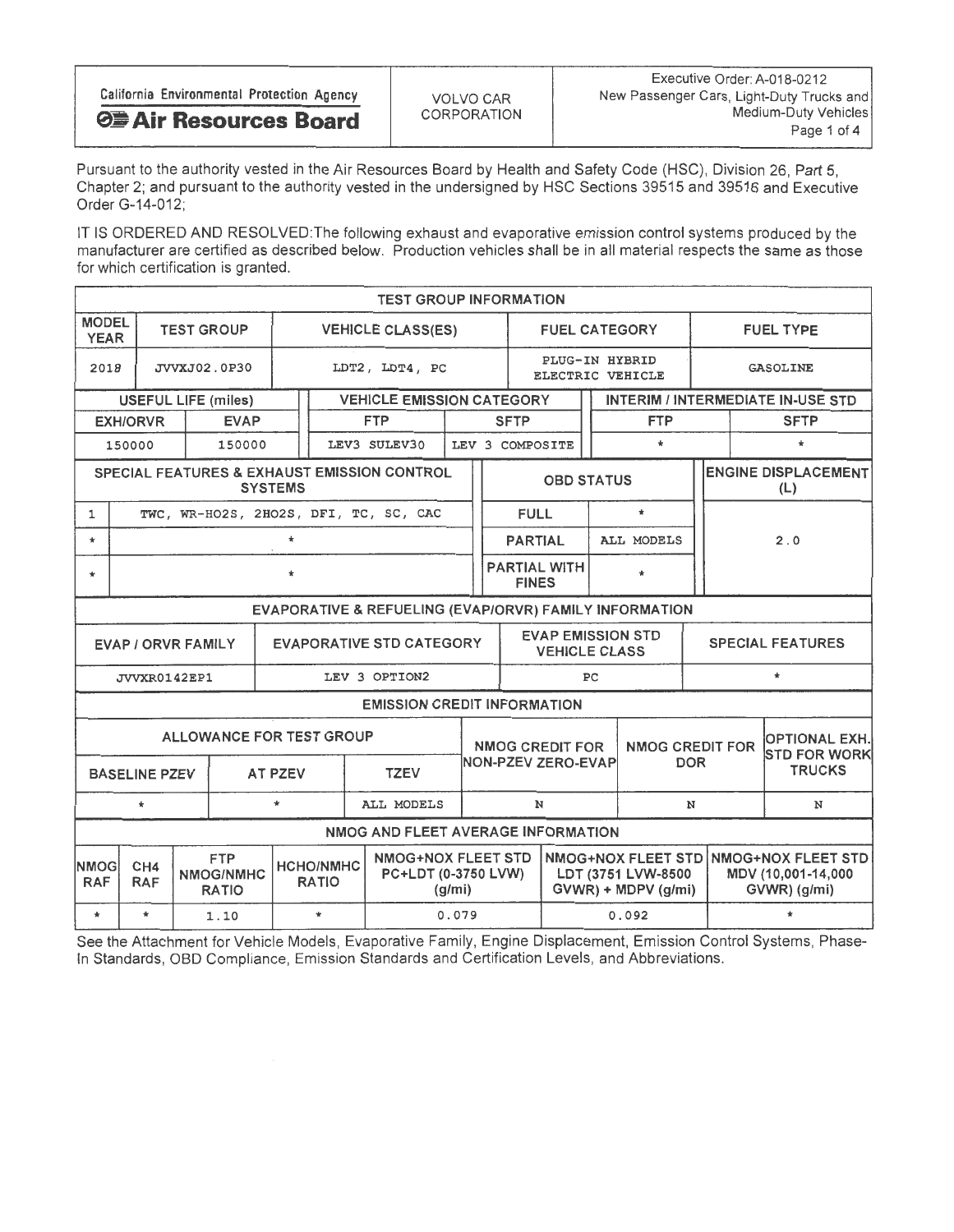| California Environmental Protection Agency | VOLVO CAR   | Executive Order: A-018-0212<br>New Passenger Cars, Light-Duty Trucks and |  |  |  |  |
|--------------------------------------------|-------------|--------------------------------------------------------------------------|--|--|--|--|
| <b>⊘■ Air Resources Board</b>              | CORPORATION | Medium-Duty Vehicles<br>Page 2 of 4                                      |  |  |  |  |

#### BE IT FURTHER RESOLVED:

The exhaust and evaporative emission standards and the certification emission levels for the listed vehicles are as listed on the Attachment. Compliance with the 50° Fahrenheit testing requirement may have been met based on the manufacturer's submitted compliance plan in lieu of testing. Any debit in the manufacturer's NMOG+NOx and greenhouse gas Fleet Average (PC or LDT or MDPV) or "Vehicle Equivalent Credit" (MDV) compliance plan shall be equalized as required.

BE IT FURTHER RESOLVED:<br>For the listed vehicle models, the manufacturer has attested to compliance with Title 13, California Code of For the listed vehicle models, the manufacturer has attested to compliance with Title 13, California Code of Regulations, (13 CCR) Sections 1965 [emission control labels], 1968.2 [on-board diagnostic, full or partial compliance], 2035 et seq. [emission control warranty], 2235 [fuel tank fill pipes and openings] (gasoline and alcohol fueled vehicles<br>only), and "High-Altitude Requirements" and "Inspection and Maintenance Emission Standards" (Californ only), and "High-Altitude Requirements" and "Inspection and Maintenance Emission Standards" (California 2015 and Subsequent Model Criteria Pollutant Exhaust Emission Standards and Test Procedures and 2017 and Subsequent Model Greenhouse Gas Exhaust Emission Standards and Test Procedures for PC, LDT and MDV).

## BE IT FURTHER RESOLVED

For evaporative family JVVXR0142EP1, the manufacturer has attested to compliance with the 0.02 inch effective leak diameter standard in 13 CCR Section 1976(b)(1)(G)6 ["Effective Leak Diameter Standard And Procedure"].

Vehicles certified under this Executive Order shall conform to all applicable California emission regulations.

The Bureau of Automotive Repair will be notified by copy of this Executive Order.

Executed at El Monte, California on this  $5$   $\frac{1}{1}$  day of September 2017.

Annette Hebert, Chief

Emissions Compliance, Automotive Regulations and Science Division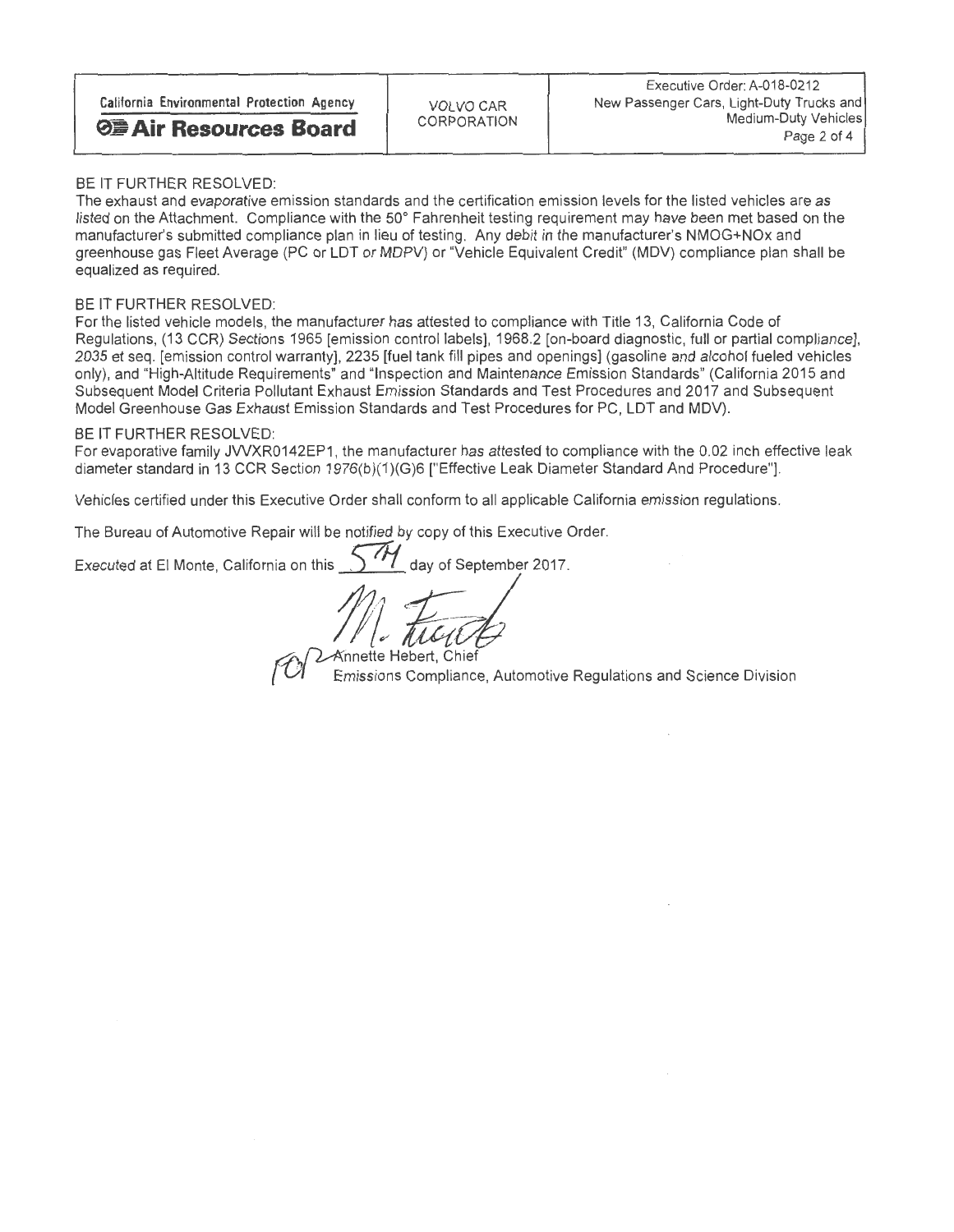Executive Order: A-018-0212 California Environmental Protection Agency<br>CORPORATION Medium-Duty Vehicles **CORPORATION Medium-Duty Vehicles CORPORATION** Medium-Duty Vehicles

## ATTACHMENT

# EXHAUST AND EVAPORATIVE EMISSION STANDARDS AND CERTIFICATION LEVELS

EXHAUST EMISSION STANDARDS AND CERTIFICATION LEVELS (FTP, HWFET, 50°F, 20°F)<br>CH4: methane; NMOG: non-CH4 organic gas; HC: hydrocarbon; NMHC: non-CH4 HC; CO: carbon CH4: methane; NMOG: non-CH4 organic gas; HC: hydrocarbon; NMHC: non-CH4 HC; CO: carbon monoxide; NOx: oxides of nitrogen; HCHO: formaldehyde; PM: particulate matter; RAF: reactivity adjustment factor; 2DHS/3DHS [g HC/test]: 2/3 days diurnal+hot-soak; RL [g HC/mi]: running loss; ORVR [g HC/gallon dispensed]: on-board refueling vapor recovery; g: gram; mg: milligram; mi: mile; K: 1000 miles; F: degrees Fahrenheit; FTP: federal test procedure; SFTP: supplemental FTP

|               |                              |                             | NMOG+NOx<br>(g/m) | <b>CO</b><br>(g/mi) |            | <b>NOx</b><br>(g/mi) |                 | <b>HCHO</b><br>(mg/mi) |             |             | <b>PM</b><br>(g/mi)  |  |
|---------------|------------------------------|-----------------------------|-------------------|---------------------|------------|----------------------|-----------------|------------------------|-------------|-------------|----------------------|--|
|               |                              | <b>CERT</b>                 | <b>STD</b>        | <b>CERT</b>         | <b>STD</b> | <b>CERT</b>          | <b>STD</b>      | <b>CERT</b>            | <b>STD</b>  | <b>CERT</b> | <b>STD</b>           |  |
| FTP@50K       | $\bf \star$                  | $\pm$                       | $\bf{t}$          | $\bf{t}$            | $\star$    | $\ast$               | $\bf{r}$        | $\star$                | $\star$     | $\ast$      | $\pmb{\ast}$<br>0.01 |  |
| <b>FTP@UL</b> | <b>GASOLINE-</b><br>LEV3 E10 | 0.012                       | 0.030             | 0.57                | 1.0        | 0.009                | $\star$         | $\ast$                 | 4           | 0.001       |                      |  |
| 50°F @4K      | GASOLINE-<br>LEV3 E10        | 0.013                       | 0.060             | 0.42                | 1.0        | 0.009                | $\star$         | $\star$                | 8           |             |                      |  |
|               |                              |                             |                   |                     |            |                      | NMOG+NOx (g/mi) |                        |             | CO (g/mi)   |                      |  |
|               |                              |                             | <b>FUEL TYPE</b>  |                     |            | <b>CERT</b>          |                 | <b>STD</b>             | <b>CERT</b> |             | <b>STD</b>           |  |
| HWFET @ 50K   |                              |                             |                   |                     |            |                      | $\star$         |                        | ÷           |             |                      |  |
| HWFET @ UL    |                              |                             | GASOLINE-LEV3 E10 |                     |            |                      | 0.005           |                        | 0.030       |             |                      |  |
| 20°F @ 50K    |                              | GASOLINE-COLD CO LOW OCTANE |                   |                     |            |                      |                 |                        | 0.68        |             | 10.0                 |  |

#### SETP EXHAUST EMISSION STANDARDS AND CERTIFICATION LEVELS

|                                                     |                                     |  |                                       |             |                                                     | <b>US06</b>      |                                                                       |                                       |                    | <b>SC03</b>                                |                                       |              |                |                                                                                                                                                                                       |            |  |
|-----------------------------------------------------|-------------------------------------|--|---------------------------------------|-------------|-----------------------------------------------------|------------------|-----------------------------------------------------------------------|---------------------------------------|--------------------|--------------------------------------------|---------------------------------------|--------------|----------------|---------------------------------------------------------------------------------------------------------------------------------------------------------------------------------------|------------|--|
|                                                     | <b>FUEL TYPE</b>                    |  |                                       |             | PM<br>CO<br>NMOG+NOx<br>(mg/mi)<br>(g/mi)<br>(g/mi) |                  |                                                                       |                                       | NMOG+NOx<br>(g/mi) | CO<br>(g/mi)                               | NMOG+NOx<br>(g/mi)                    |              | CO             | <b>PM</b><br>(mg/mi)                                                                                                                                                                  |            |  |
| @ 4K                                                | $\mathbf{r}$                        |  | <b>CERT</b>                           |             |                                                     |                  | ÷                                                                     |                                       |                    | $\bullet$                                  | $\bullet$                             |              |                |                                                                                                                                                                                       |            |  |
|                                                     |                                     |  | <b>STD</b>                            | $\bullet$   |                                                     |                  | $\bullet$                                                             |                                       |                    | $\star$                                    | $\ddot{\phantom{a}}$                  |              |                | <b>COMPOSITE</b><br>(g/mi)<br>0.73<br>4.2<br>ORVR / FUEL ONLY / CANISTER BLEED EVAPORATIVE EMISSION STANDARDS AND CERTIFICATION LEVELS<br><b>BLEED CANISTER</b><br>TEST (g/test) @ 4K |            |  |
|                                                     | <b>GASOLINE-</b><br>LEV3 E10        |  | <b>CERT</b>                           | ٠           |                                                     |                  | $\star$                                                               | $\star$                               | $\ast$             |                                            | $\pmb{\ast}$                          | 0.013        |                |                                                                                                                                                                                       | $\star$    |  |
| @UL                                                 |                                     |  | <b>STD</b>                            | ٠           |                                                     |                  | $\bullet$                                                             | $\ast$                                |                    | $\pm$                                      | $\ast$                                |              | 0.097          |                                                                                                                                                                                       |            |  |
|                                                     |                                     |  | <b>BIN</b>                            |             |                                                     |                  |                                                                       |                                       |                    |                                            |                                       | 0.060        |                |                                                                                                                                                                                       |            |  |
|                                                     |                                     |  |                                       |             |                                                     |                  | WHOLE VEHICLE EVAPORATIVE EMISSION STANDARDS AND CERTIFICATION LEVELS |                                       |                    |                                            |                                       |              |                |                                                                                                                                                                                       |            |  |
|                                                     |                                     |  |                                       |             |                                                     |                  | WHOLE VEHICLE EVAPORATIVE TESTING                                     |                                       |                    |                                            |                                       |              |                |                                                                                                                                                                                       |            |  |
|                                                     | <b>EVAPORATIVE</b><br><b>FAMILY</b> |  | <b>FUEL TYPE</b>                      |             | 3DHS (g/test) @ UL                                  |                  |                                                                       |                                       |                    | 2DHS (g/test) @ UL                         |                                       |              | RL (g/mi) @ UL |                                                                                                                                                                                       |            |  |
|                                                     |                                     |  |                                       |             | <b>CERT</b><br><b>STD</b>                           |                  | <b>FEL</b>                                                            | <b>CERT</b>                           |                    | <b>STD</b>                                 | FEL                                   |              | <b>CERT</b>    |                                                                                                                                                                                       | <b>STD</b> |  |
|                                                     |                                     |  | <b>GASOLINE-</b><br><b>LEV3 E10</b>   | 0.1991      |                                                     | 0.300            | $\pmb{\ast}$                                                          |                                       | 0.300<br>0.1664    |                                            | $\bullet$                             | 0.000        |                | 0.05                                                                                                                                                                                  |            |  |
|                                                     |                                     |  |                                       |             |                                                     |                  |                                                                       |                                       |                    |                                            |                                       |              |                |                                                                                                                                                                                       |            |  |
|                                                     |                                     |  |                                       |             |                                                     |                  |                                                                       |                                       |                    | <b>FUEL ONLY EVAP &amp; CANISTER BLEED</b> |                                       |              |                |                                                                                                                                                                                       |            |  |
| JVVXR0142EP1<br><b>EVAPORATIVE</b><br><b>FAMILY</b> |                                     |  | ORVR (g/gallon) @ UL                  |             |                                                     | <b>FUEL TYPE</b> |                                                                       | <b>3DHS RIG TEST</b><br>(g/test) @ UL |                    |                                            | <b>2DHS RIG TEST</b><br>(g/test) @ UL |              |                |                                                                                                                                                                                       |            |  |
|                                                     |                                     |  | <b>FUEL TYPE</b>                      | <b>CERT</b> | <b>STD</b>                                          |                  |                                                                       |                                       | <b>CERT</b>        | <b>STD</b>                                 | <b>CERT</b>                           | <b>STD</b>   |                | <b>CERT</b>                                                                                                                                                                           | <b>STD</b> |  |
|                                                     | JVVXR0142EP1                        |  | <b>GASOLINE-</b><br>TIER3 E10<br>PREM | 0.015       | 0.20                                                |                  |                                                                       |                                       |                    |                                            |                                       | $\mathbf{r}$ |                | $\bf{t}$                                                                                                                                                                              |            |  |